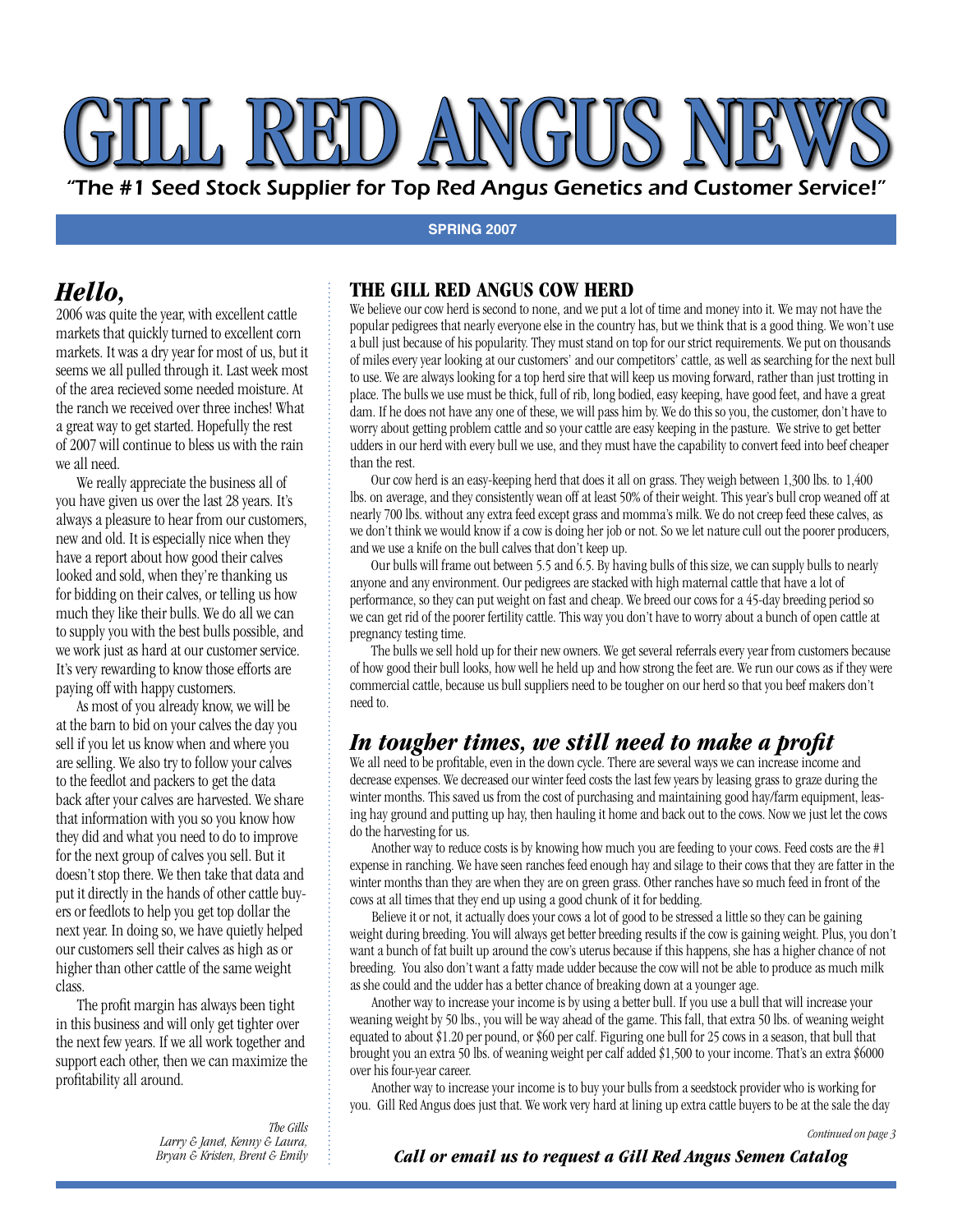## **The Industry Has Changed**

By being at the barn every week, we are seeing the difference in how the good cattle sell compared to the poorer cattle. On any given day in the market, we will see price spreads as large as \$10/cwt. within weights of cattle. Feedyards, packers and everyone up the chain from the cow-calf level have been building extensive databases. They not only know that value differences exist between cattle, but they're defining what those value differences are and taking note of who is providing cattle above and below the norm. This is another reason why our customers are getting paid top dollar for their calves. Now is the time to use the best bulls you can possibly afford from a top seedstock producer.



*Your #1 customer service program in the industry!*

 $\blacklozenge$ 

# *Give us a call when you decide to sell!*

*(Before your calves are on the truck.)*

We are excited when you call and let us know when and where you are selling. When you do, we will be there with a bid to help you get top dollar for your calves. But we need some time, preferably at least a week notice. After you call us and we find out what sex they are, how many, what weights, and where you will be selling, we then need to get on the phone to round up some bids for you. This usually takes a few days before the feedlots decide if they need cattle this week, how much the trucking will be and how high they can bid. So please give us some time, so we can visit with all of our contacts and do our best to help you out. The call we get saying "my calves are on the truck and selling tomorrow" just does not work. So please let us know in advance.

# *Genetically Improving Marketability of Feeder Cattle*

*By David Kirkpatrick, Professor, University of Tennessee*

The beef cattle industry is composed of a number of different segments which all use the same product. These segments are: (1) the purebred breeder, (2) the commercial producer, (3) the feeder, (4) the packer, and (5) the consumer.

 The challenge to the cow-calf producer is to have a productive cow herd that is suited to your environment, but yet produces feeder cattle that meet the needs of all segments of the beef industry. In order to meet the needs of the industry, the producer must be aware of factors that determine value and demand beyond the weaned calf stage.

 Cow-calf producers influence the marketability and value of feeder cattle the same day they select their seedstock supplier and their breeding stock to produce feeder calves. Feeder cattle value is influenced by a number of traits or factors. Among them are sex, uniformity, weight, muscling, frame size, lot size, health and predictable outcome (this is a guestimation of what your calves will do on feed and in carcass; it helps if there is a past history available).

 The opportunity to improve any trait rests in the hands of the purebred breeders and commercial producers. The purebred breeder determines the matings that produce breeding stock for the commercial producer that are then used in the production of beef. We are responsible for the genetics used in the overall beef industry and in order to fulfill that responsibility, we should have the knowledge of the beef industry and know how those traits influence each segment. The commercial producer must use the different kinds of genetics provided by the seedstock producer to optimize production from the pasture to the plate for the beef industry. Selection is the most important tool available to purebred breeders and commercial producers for making improvements or changes in adding value to your feeder cattle.

 The beef industry is quickly moving toward an industry in which the different segments reward cattle with documented genetics, management and health. Non-documented cattle, poorer cattle and carcasses are being tolerated less and in fact are now being discounted in price. Nearly all the traits affecting the different segments of the beef industry are influenced by genetics.

 In order for a commercial producer to meet the demands of the industry, it is necessary to figure out the industry's needs in order to select for and meet them. Figuring out the market demands includes both the carcass and feeding capabilities.

 The Beef Quality Audits (BQA) revealed that the number 1 issue facing the industry was low overall uniformity and consistency of cattle and beef. The 2000 BQA rated inappropriate carcass size and weight the second most pressing issue followed by not enough tenderness, marbling, and reduced quality grade. All of these issues are influenced by the genetics or bulls you use.

 Low overall uniformity and consistency can be a result of too many breeds involved in the cow-calf industry and the mongerilization of crossbreeding systems. Commercial producers can use some practices to improve the consistency of their cowherd and its calf crop. Visual selection can be used for culling the largest and smallest framed cows in the herd. Eliminating extremes in frame size (small and large) will make your herd and calf crop appear more uniform. Using bulls of the same breed that are similar in frame size and muscling will also produce a more even set of replacement heifers. Use bulls that will produce calves of the same color, as this will make your calf crop appear more uniform. Implementing a shorter breeding/calving season will make weaned calves more similar in age and weight, which in turn will increase the uniformity of the calf crop. Try to get both feedlot and carcass data on your calves so you know what you need to do to improve upon for your next batch of calves and replacement heifers. Having uneven carcass size and weights could be a result of the differences in frame size of both your cows and bulls. Frame size is highly heritable, and by using the right breeding program, it can be changed quickly and easily.

 Carcass traits, like rib eye area, are also very heritable and can be changed easily by paying attention and using the right bulls. Most bulls will be ultrasound for carcass around a year of age. This allows prospective buyers the opportunity to identify a bull's genetic value for a particular carcass trait. When purchasing bulls, the old rule of thumb is to buy bulls that are at least 1 sq inch of REA per hundred pounds of body weight. Typically, the larger the REA, the more lbs to sell per carcass and less yield grade 4s.

 But remember, when adding value to your feeder cattle, it is extremely important to select for a balanced selection of sires and replacement heifers. Don't forget the most important characteristic of your cowherd – reproduction and production efficiency. Selection for any extremes in any single trait can alter your cowherd productivity and may not be cost effective. Remember, balance is the key.

*Gill Red Angus (VAC) Vaccination Recommendations* Vaccinate your calves prior to weaning to the following 4-way 7-way Pasteurella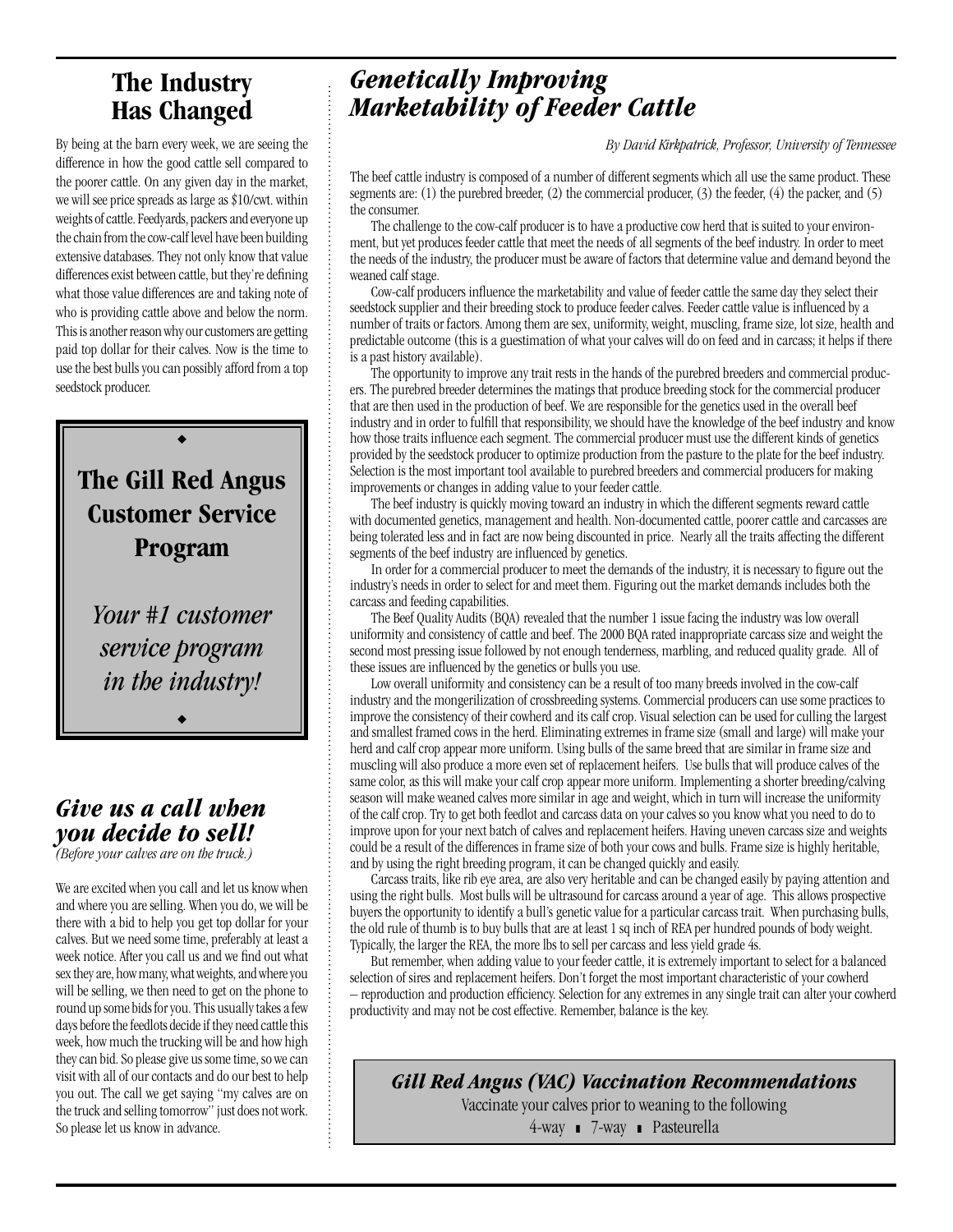# **What We Should Be Doing...**

All the so-called "experts" are now saying we need to downsize our cows to 1000 to 1100 lbs. so we can all be efficient. They are also saying that you can run around 20% more cattle with these smaller cows than you can with the cows you are running today. Then they go on to tell us that these cows will wean off smaller calves and that is ok because these smaller calves will bring a lot more money per pound than the heavy calves we are weaning off today.

 I guess that sounds really good in theory and on paper, but we all know that not everything is as good as it sounds. First of all, your environment will usually dictate the size of your cows. If there is good grass in front of them, then they will grow. If you are out in a drier, more tough part of the country, your cows won't mature quite as big.

> *Our cow herd must do it on grass or their calves won't work for you.*

 Secondly, those smaller cows will wean off lighter calves, but they won't just be lighter, they will also be smaller made. These smaller made cattle, or "little teddy bear" type calves, will not sell as good as a little bigger made or bigger-framed younger calf at the same weight class. Feeders are consistently paying more money every year for those calves that are from a medium frame to a large frame. They want pounds to sell when they are done with them, and they want an animal with the stature to put the pounds on. They just won't get it from those cows that weigh 1000 to 1100 lbs.

#### *In tougher times... continued from page 1*

you sell. We always carry bids for ourselves and for feedlots and cattle buyers. We do a lot of bidding and buying on our customers calves. Usually our bid alone will increase the price of your calf by \$2 to \$5/cwt, or a \$10 to \$40 a head premium. Plus, there are times that we have other buyers sitting in the stands that we contacted to come and try to buy your calves.

 Using good Red Angus bulls to produce replacement quality heifers is another great way to increase your income. Over the past few years, there has been a strong demand for straight Red Angus open replacement heifers, and our customers have been selling their heifers at steer price or higher. A few of our customers have done extremely well, receiving \$10/cwt to \$30/cwt premium over their steer price. That is \$90 to \$190 a head premium on their replacement heifers over feeder heifers sold the same day.

If you can sell your calves in a full semi load,

 Third, although you might be able to run a few more cows on your ground if you run those smaller made cows, I don't believe it will be 20% more. But if you can run 20% more, that is another bull you will have to purchase (last year that was \$3,100 at our sale) and more vet costs. So will you really be able to operate any leaner?

 Several feedlots, such as Five Rivers, which is the largest feedlot in the country and feeds around 800,000 head at one time, have said the producers that are raising the littler type calves will be found out, and they will not buy from them again. That is a huge statement and it definitely opened up my eyes.

 Here at Gill Red Angus, we have never chased any fad and will not start now. We have always tried to raise the kind of cattle that will work for you and the feedlot. Our cows out-do our expectations and they are not what the "experts" say what we should have. Our cows are from 1300 to 1400 lbs. and we winter them about six miles from home. They have not seen a bale of hay or a tractor all winter, and unless we get too much snow or a layer of ice over the snow, they won't see one either. Our cow herd must do it on grass or their calves won't work for you. We run our cows as hard as or harder than any other ranch out there and it works.

 By feeding out our customers' and our own calves, we know they feed out great as well. They have better gains, cheaper gains and grade better than the national average. So by doing it in the pasture and in the feedlot, that tells us that our cowherd is as good as or better than the rest.

 With the corn market as high as it is, we all need cattle that will be really efficient and we know that ours are. As I mentioned, we raise cattle on grass without much help. If they can do it on grass alone throughout the year, just think what they will be able to do in a feedlot situation with some corn in front of them. The efficiency is there.

you will increase the selling price by at least \$2 to \$3/cwt or \$1000 to \$1500 a load. If you cannot come up with enough cattle of your own to make a load, team up with neighbors or other ranches with similar type cattle to form a pot load of calves so you can take advantage of the better price.

 Another way you can decrease costs and increase your bottom dollar is by becoming and staying a Gill Red Angus customer. Our customers qualify for a 3% discount on all vet supplies through DeTye Vet Supply. We purchase all of our vet supplies through DeTye, and we have been more than happy. If your order is over \$250, shipping is then free, and it sure doesn't take much to get a \$250 order. To top it off, DeTye will guarantee that their vet supplies will be the least expensive in the industry.

 If you are not already doing any of these ideas, give them a try. You can increase your bottom dollar by a huge amount in the years to come if you just make a few small changes to your program.

## *The Gill Red Angus Customer Marketing Program*

Something we offer that most of our competition does not is a Customer Buy Back Program. Our slogan is "You buy our bulls and we will bid on your calves." This has really helped our customers on selling day. We ran some calves up as much as \$5 per hundredweight. You add that up on a load of 600-pound steers, and you made an extra \$2,500 just by being our customer. Compare that to our sale average the last couple years — that's a free bull. How can you go wrong?

#### *Here is how it works:*

First, you must be a Gill Red Angus customer. At marketing time, contact Gill Red Angus with the marketing option you wish to pursue:

- $\checkmark$  Complete Retained Ownership
- Partial/Partnership Retained Ownership

 $\checkmark$  Livestock Auction or Off-the-Farm Marketing - Sell 100% of your calves off-the-farm or at the stockyards and a Gill staff member will be there to place a bid on them for you.

Replacement Heifer Marketing - Market your top-quality open and bred heifers through our production sale in November. (We have spent thousands of dollars on advertising over the years. Use our past advertising and known name to market your replacement females.) Call for more information.

 $\triangleright$  Discounted semen available to all customers wanting to sell AI'd females.

 $\checkmark$  When possible, we will work with our customers to help form co-mingled loads of calves.

Upon harvest, if possible, Gill Red Angus will prepare a report complete with feed yard and harvest data for your use. The Gill staff will then schedule a meeting with you to discuss ways we can help add profit to your bottom line.

Gill Red Angus will then keep a copy of your calves' feedyard and harvest data in our records.  $\checkmark$  Gill Red Angus will then mail out a copy to

potential feeders and buyers the next time you sell. This has helped get more buyers interested in GRA customers' calves.

 $\checkmark$  We are also available for consultations regarding breeding, replacement heifer procurement, and all marketing options. We will help you any way we can to make your bottom dollar grow.

*Be sure to check out our website www.gillredangus.com for the lastest information, photos and semen catalog.*

 $\blacklozenge$ 

 $\blacklozenge$